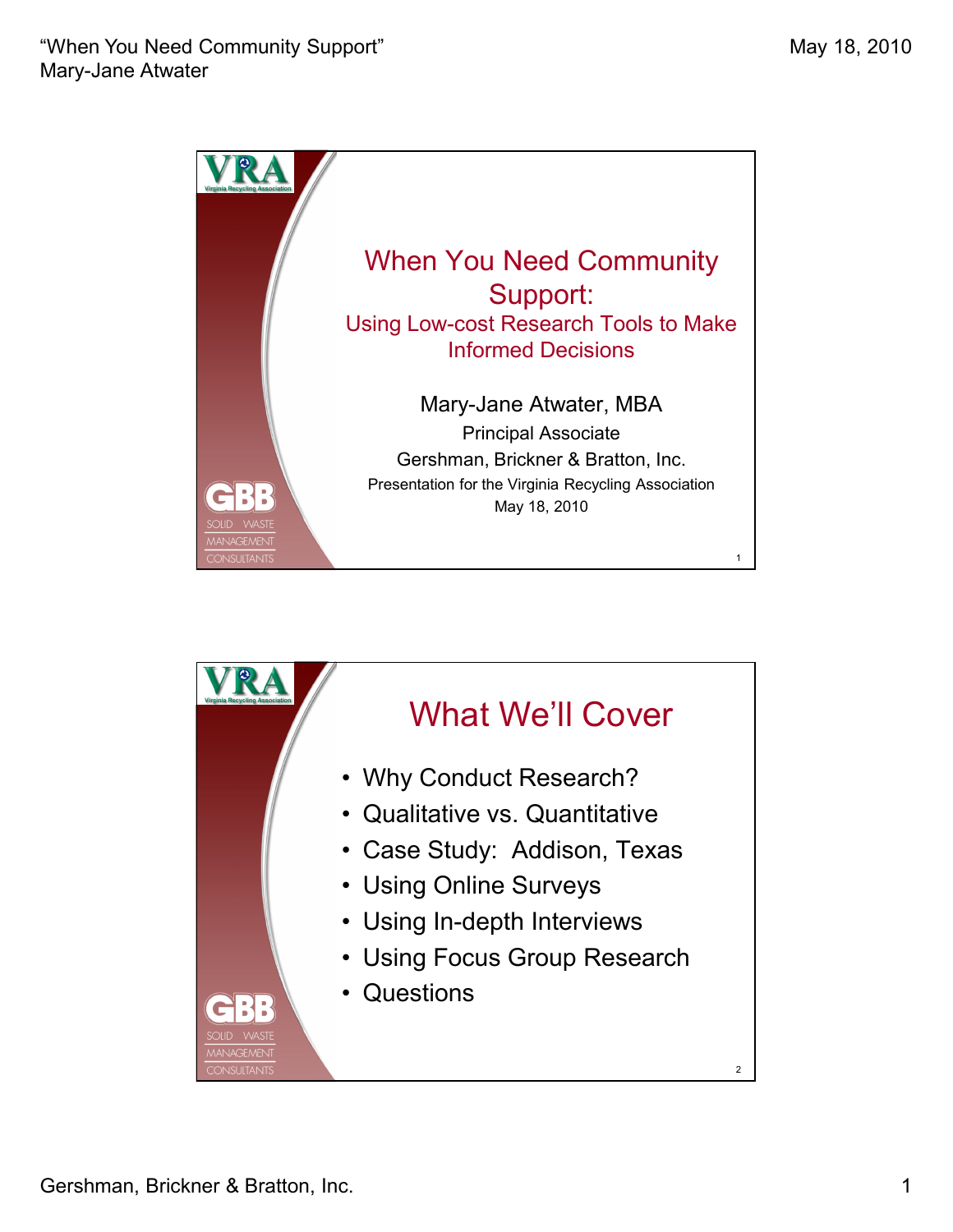

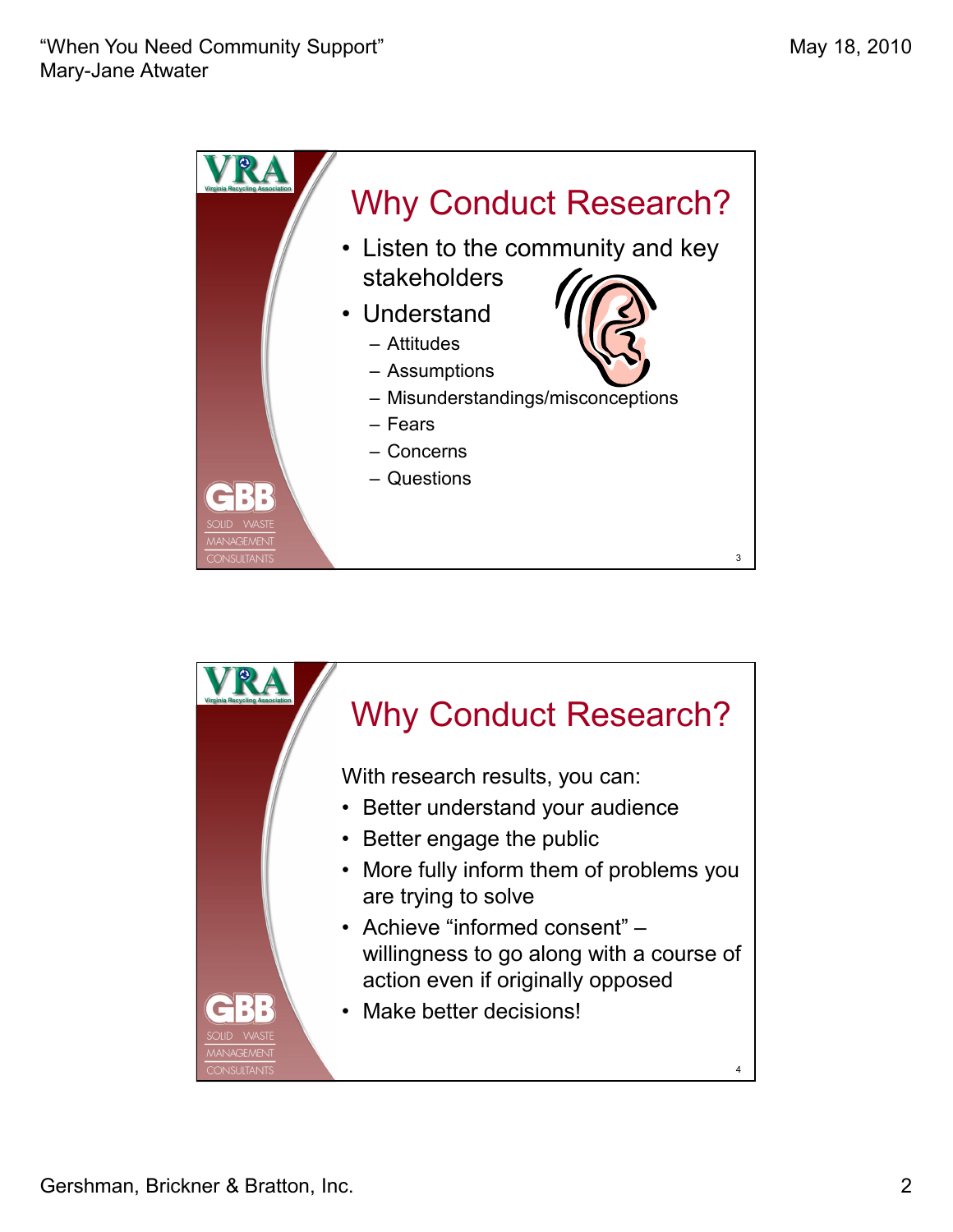

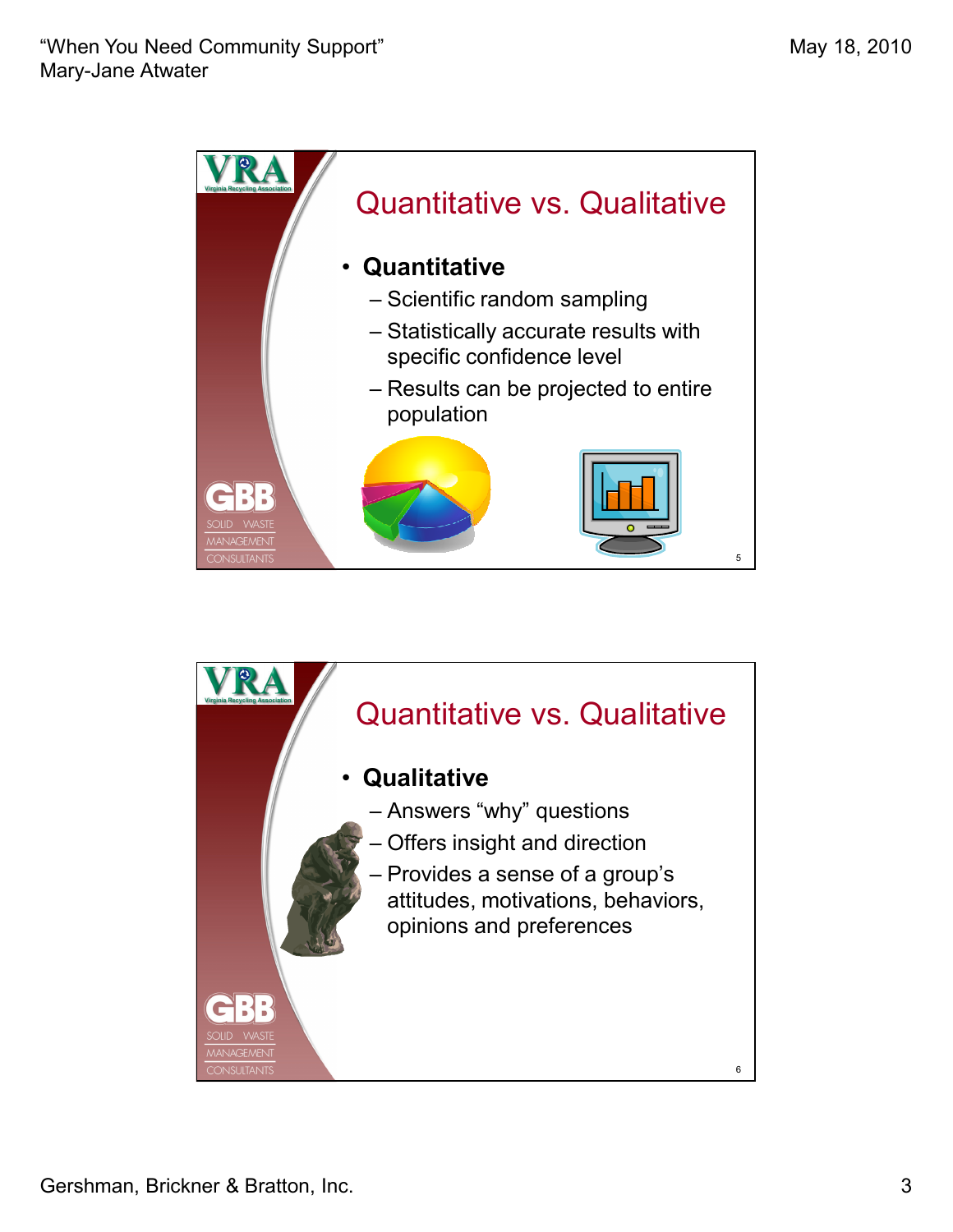



Gershman, Brickner & Bratton, Inc. 4 and 2008 and 2008 and 2008 and 2008 and 2008 and 2008 and 2008 and 2008 and 2008 and 2008 and 2008 and 2008 and 2008 and 2008 and 2008 and 2008 and 2008 and 2008 and 2008 and 2008 and 2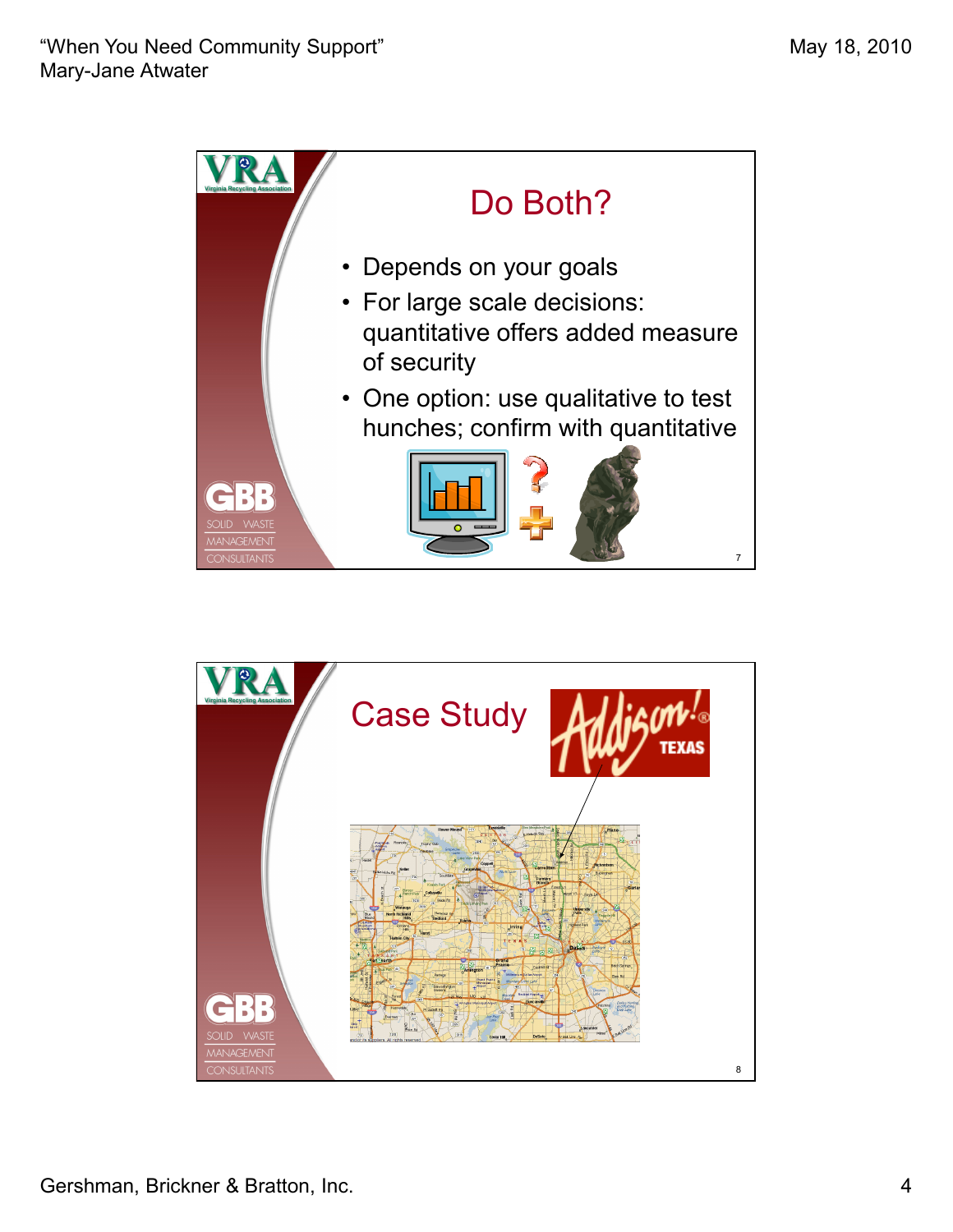

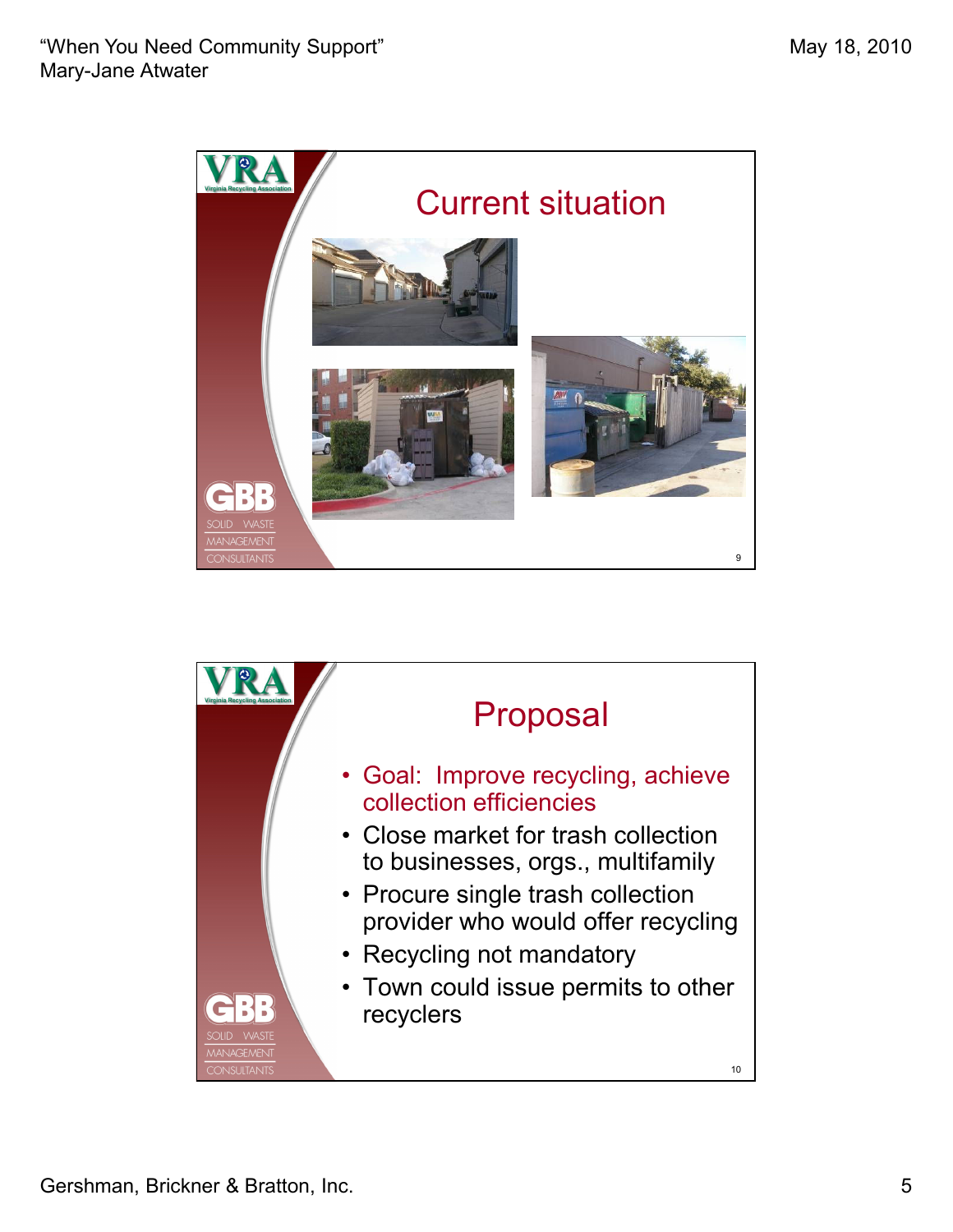

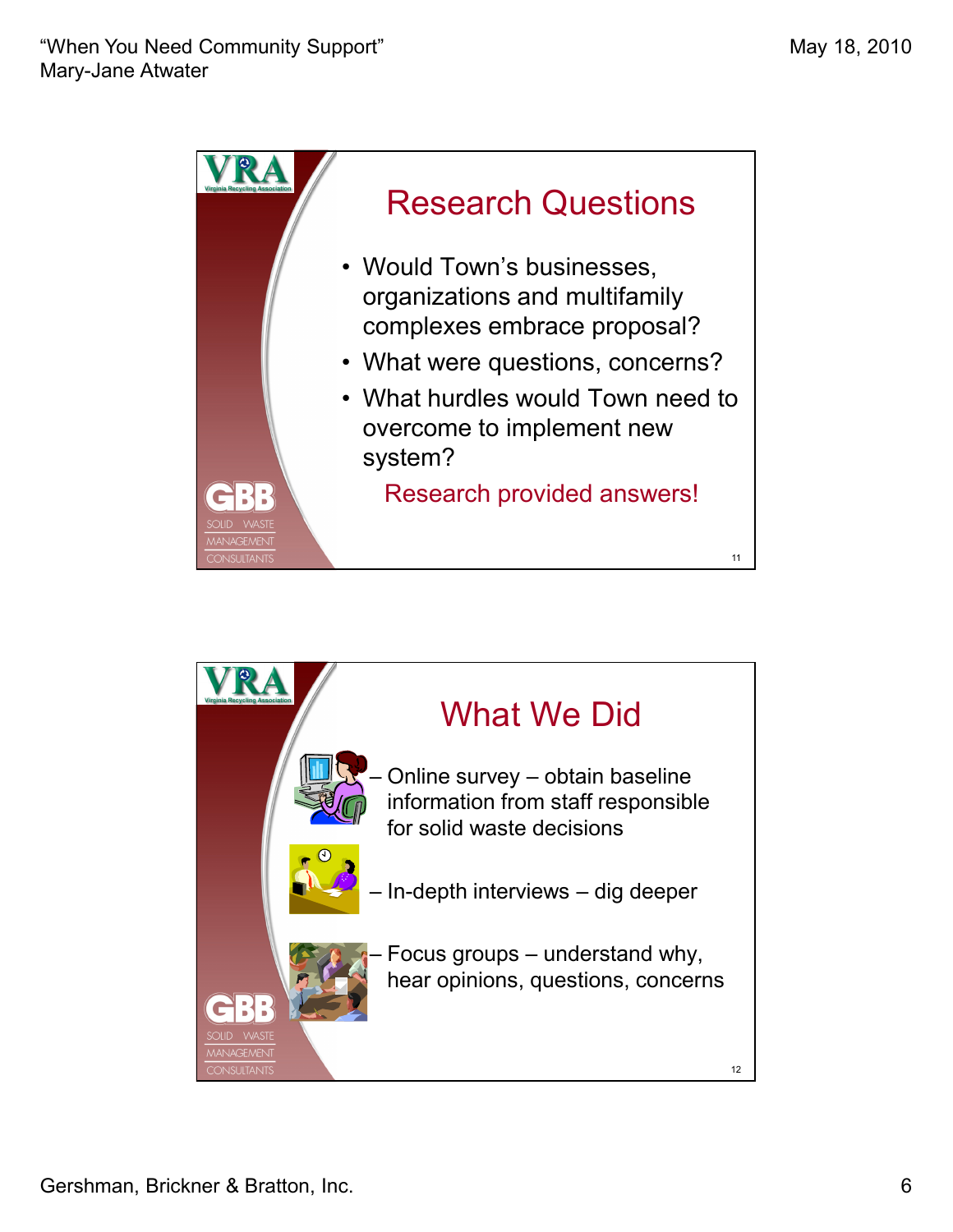

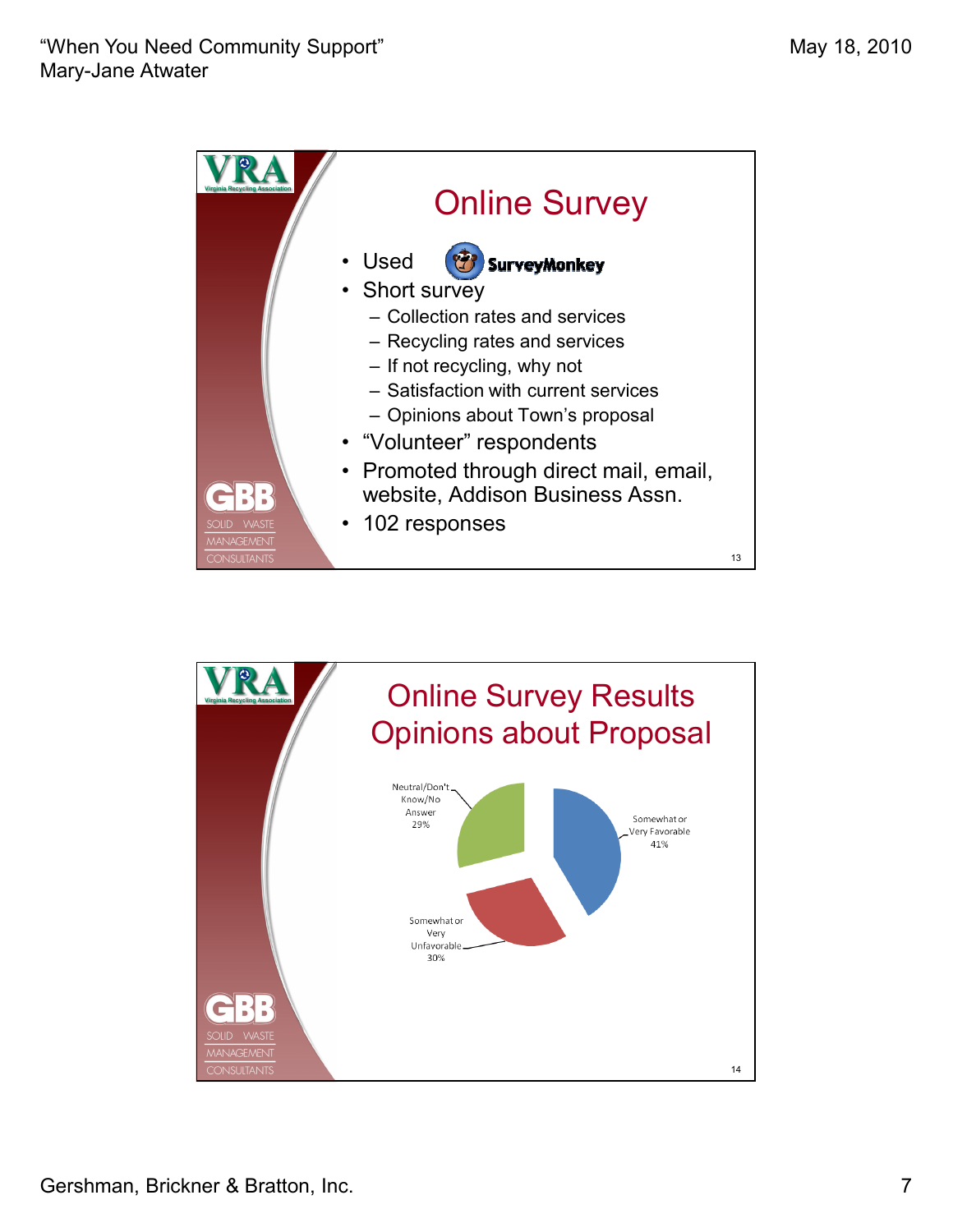

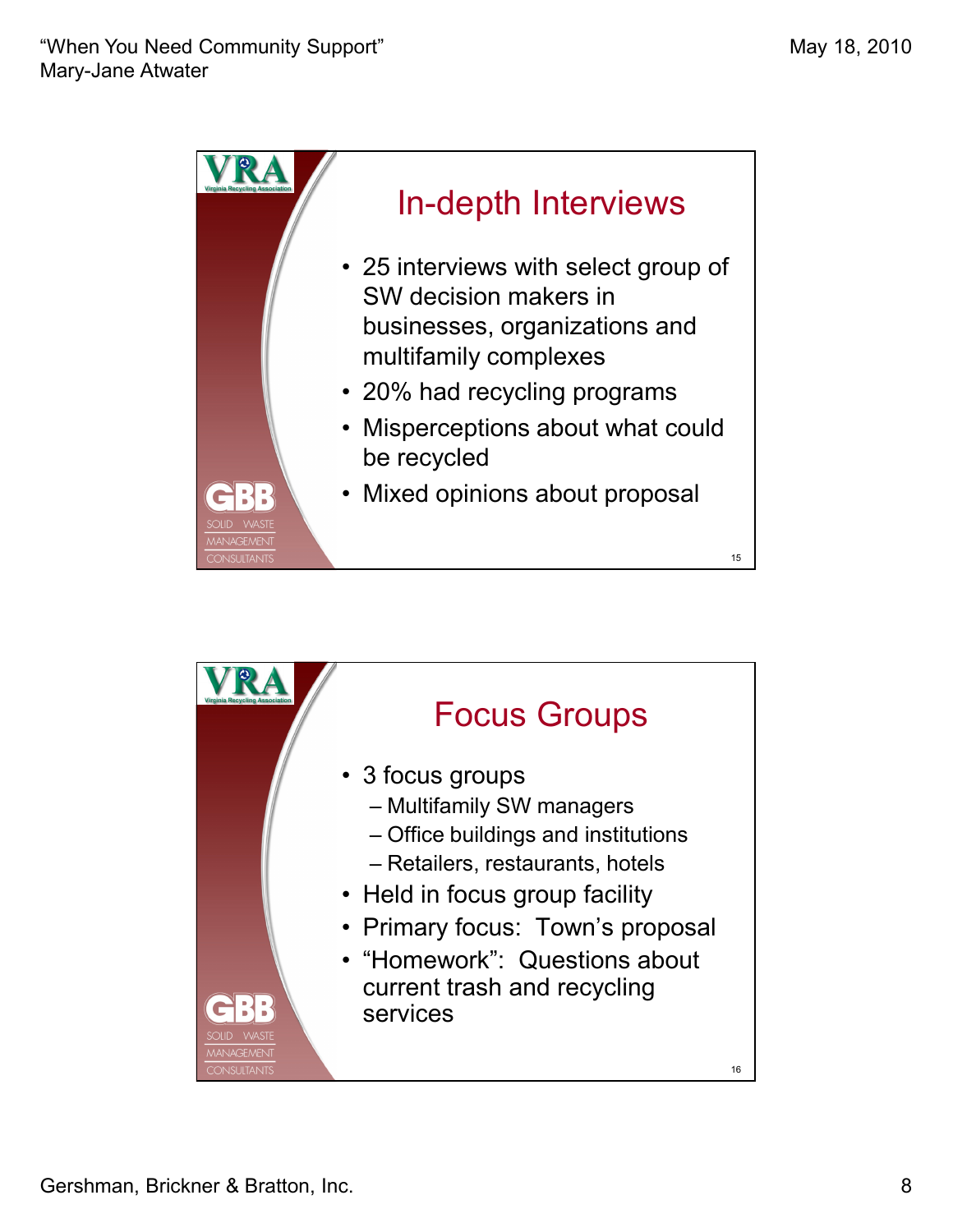

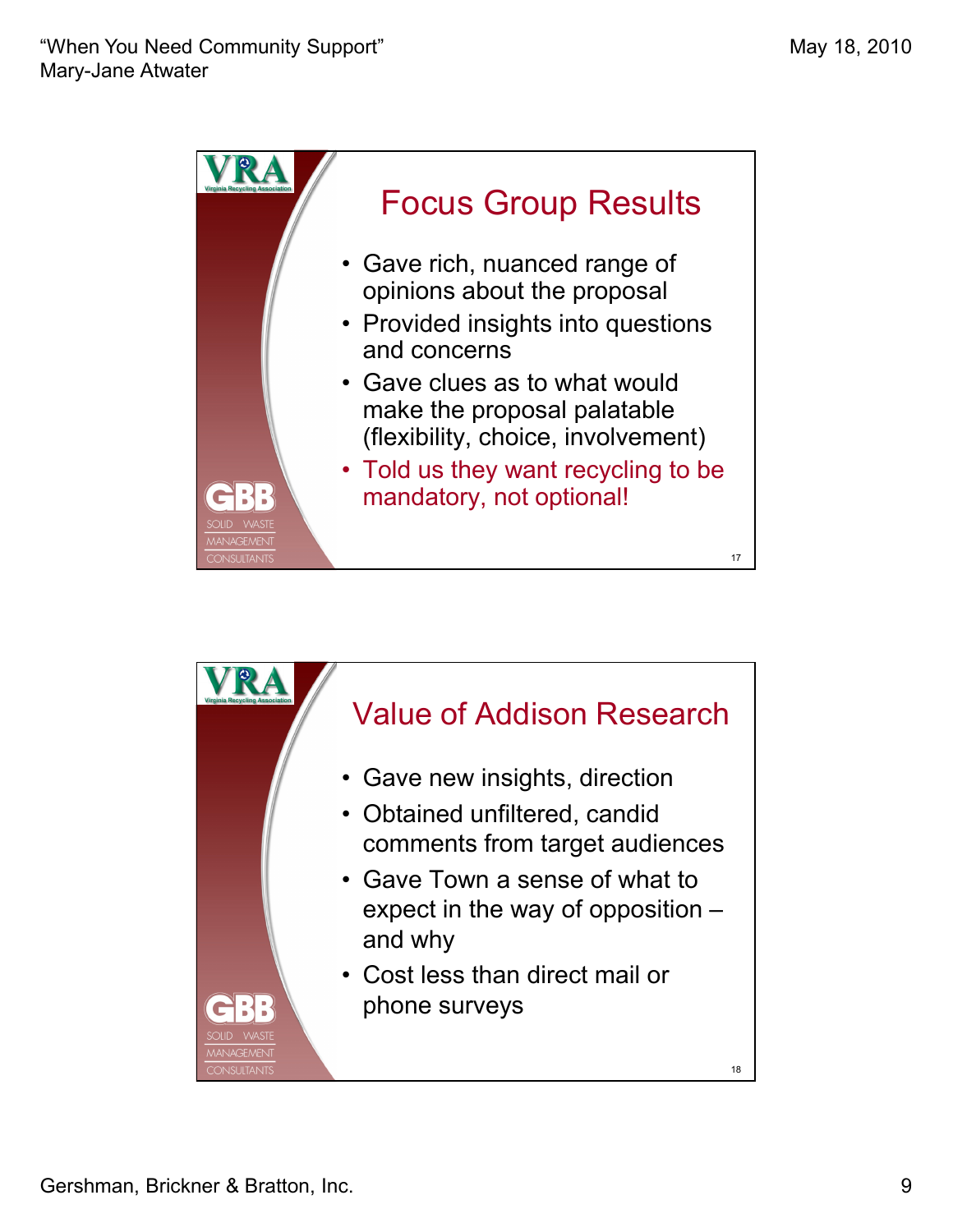

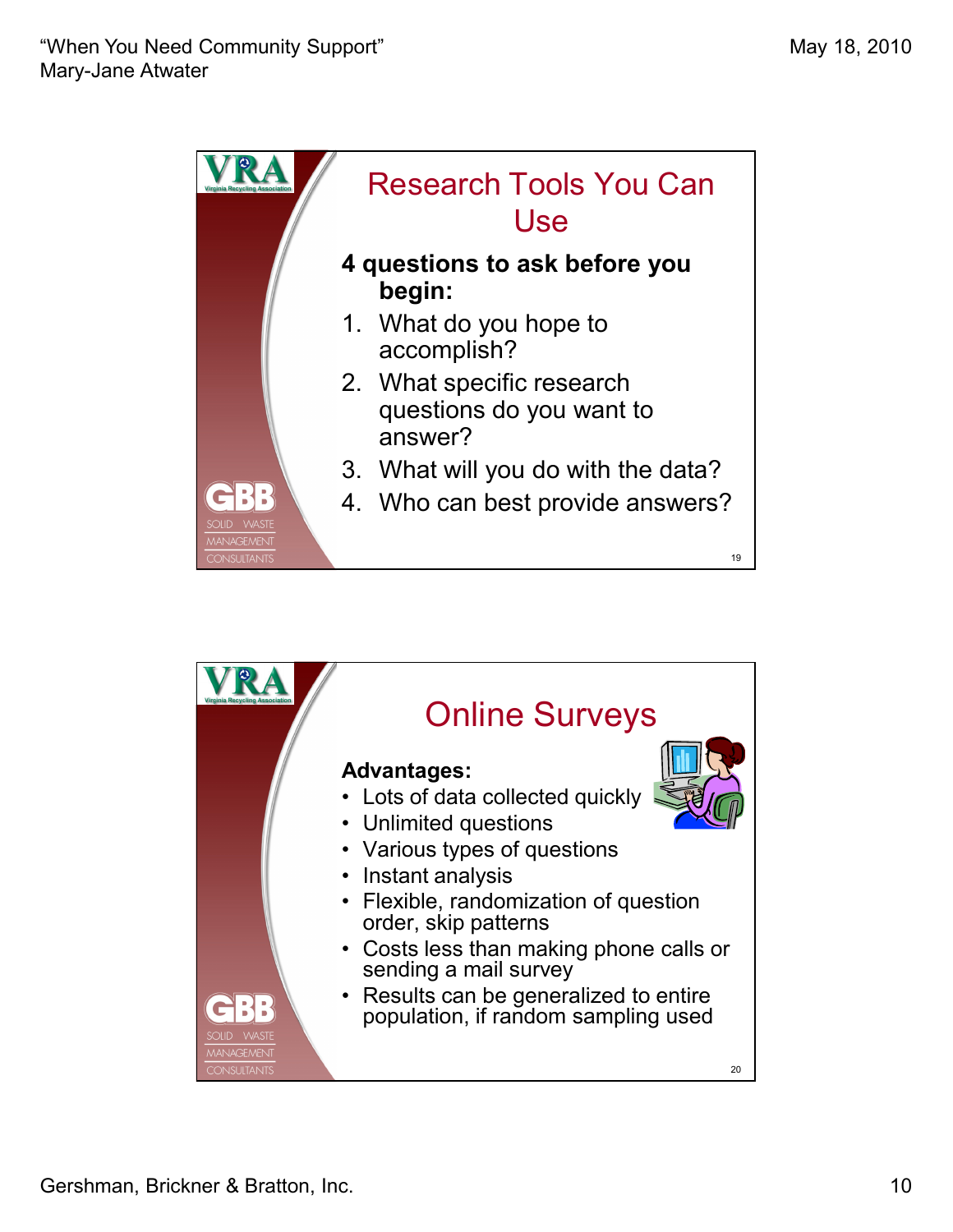

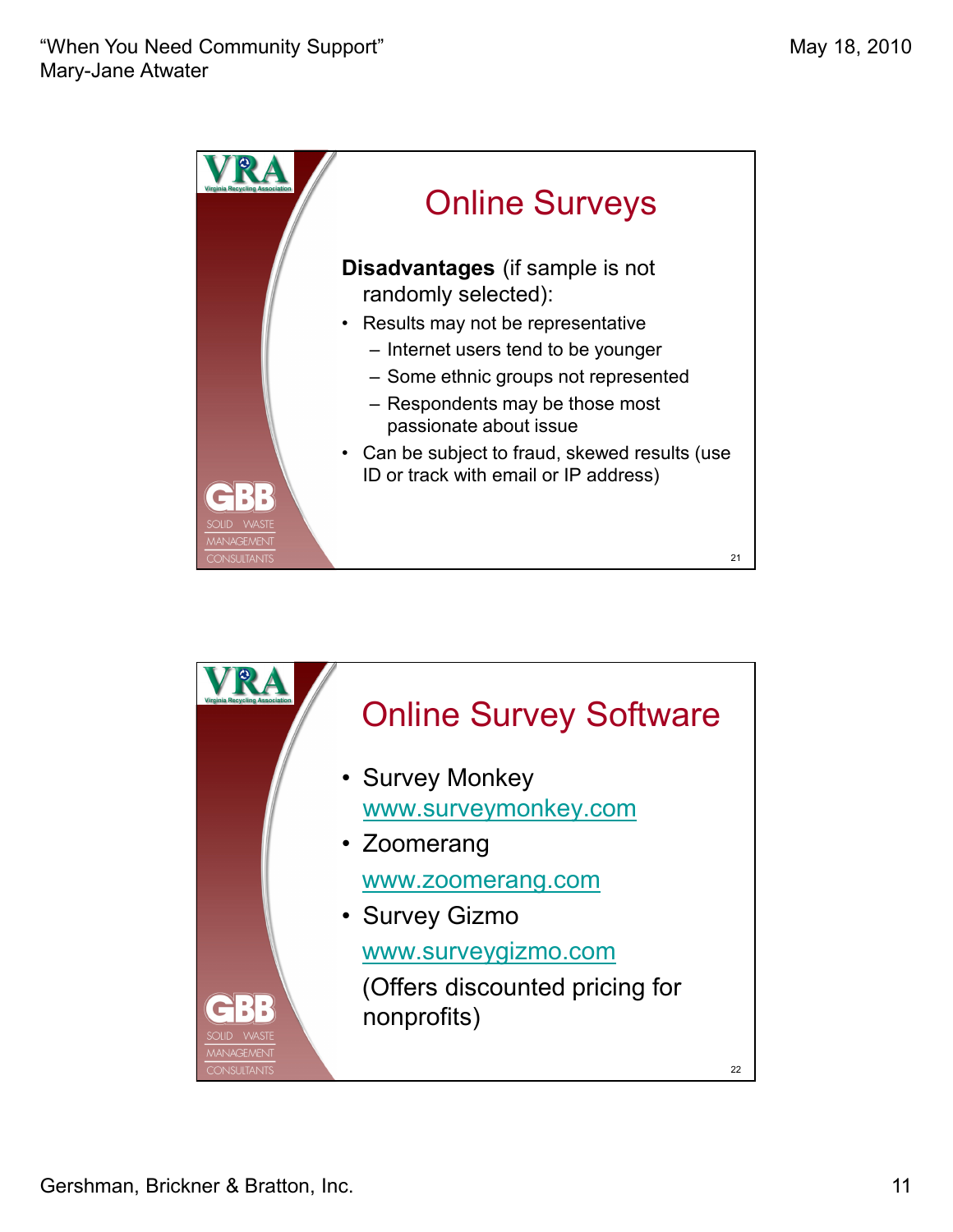

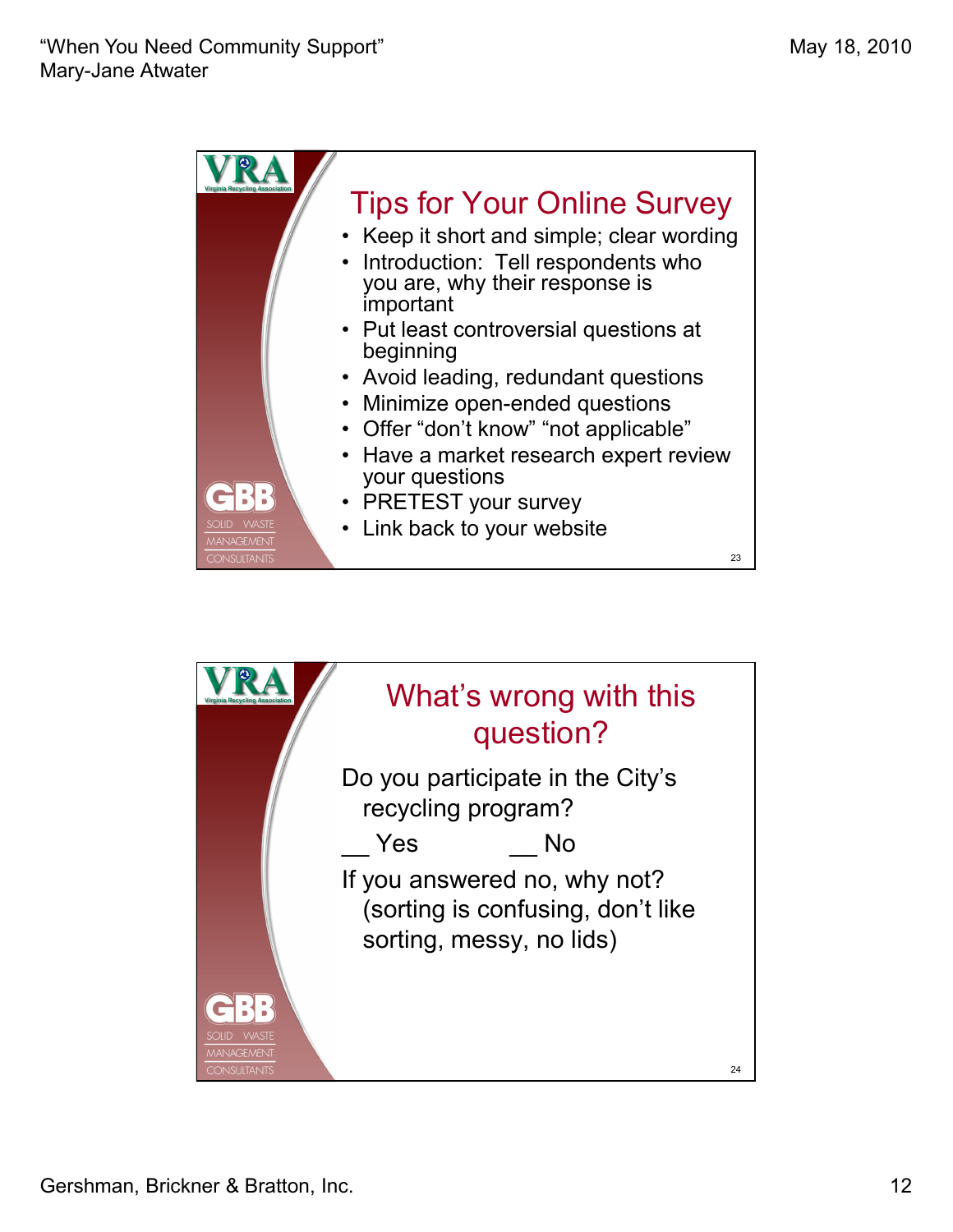

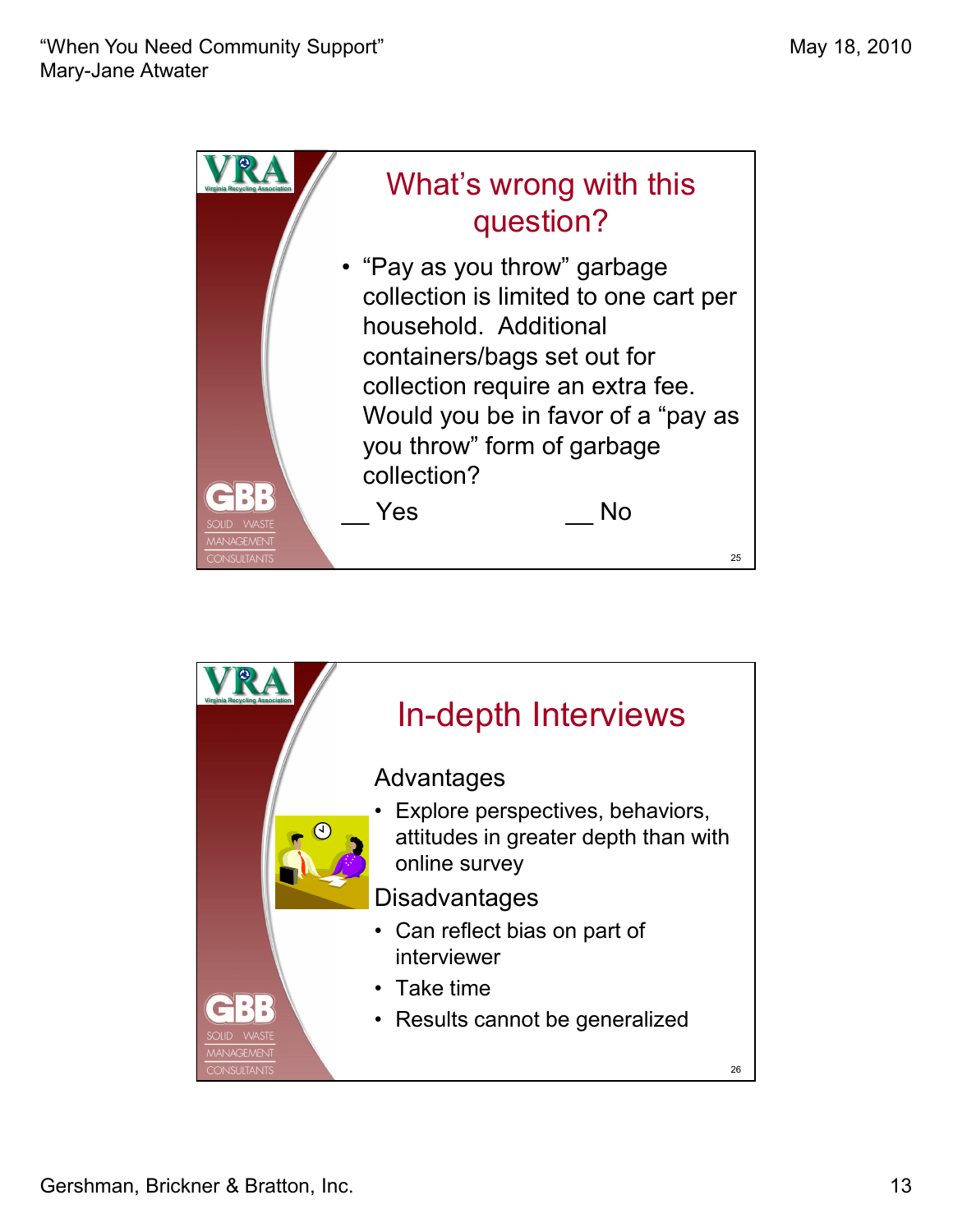

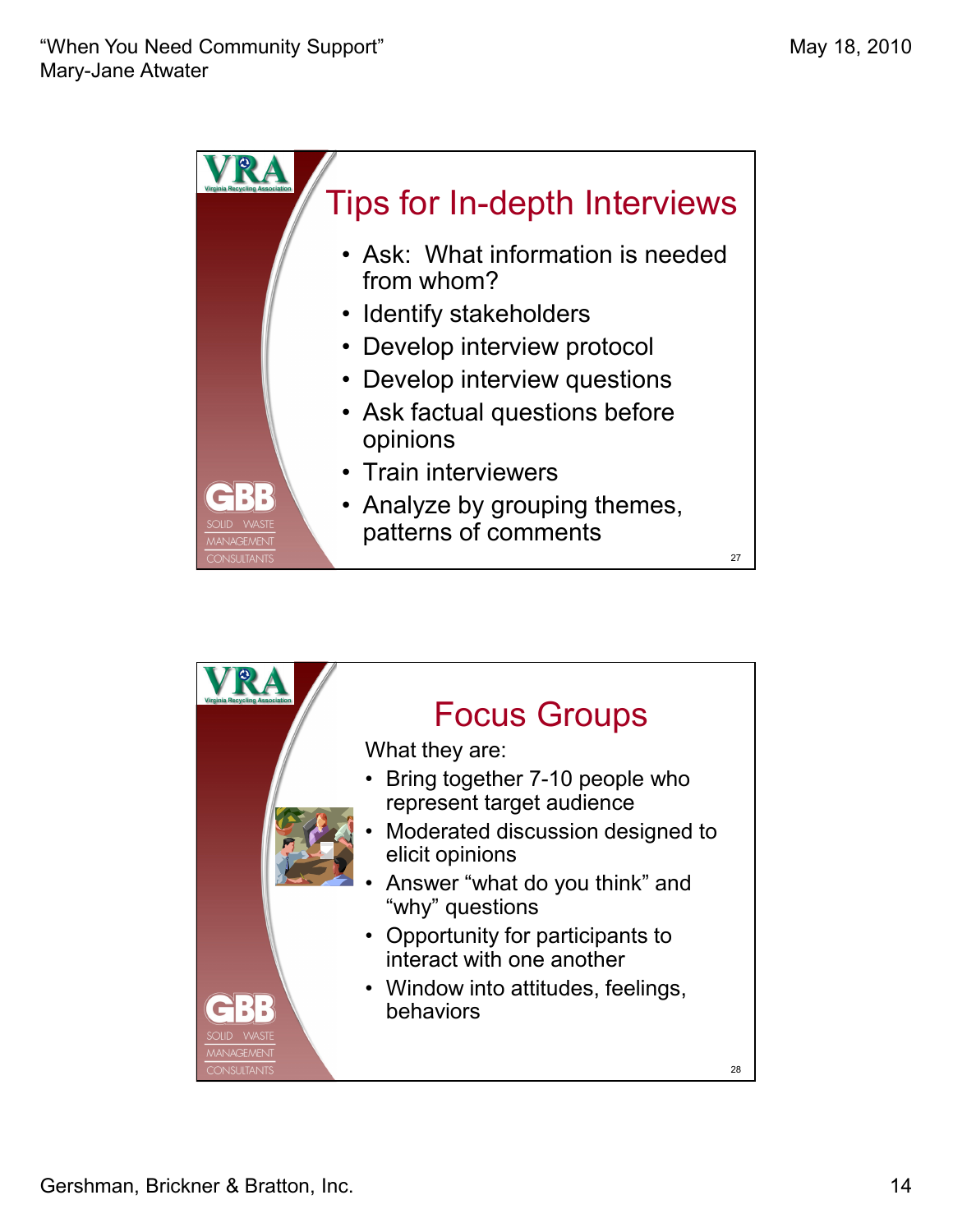

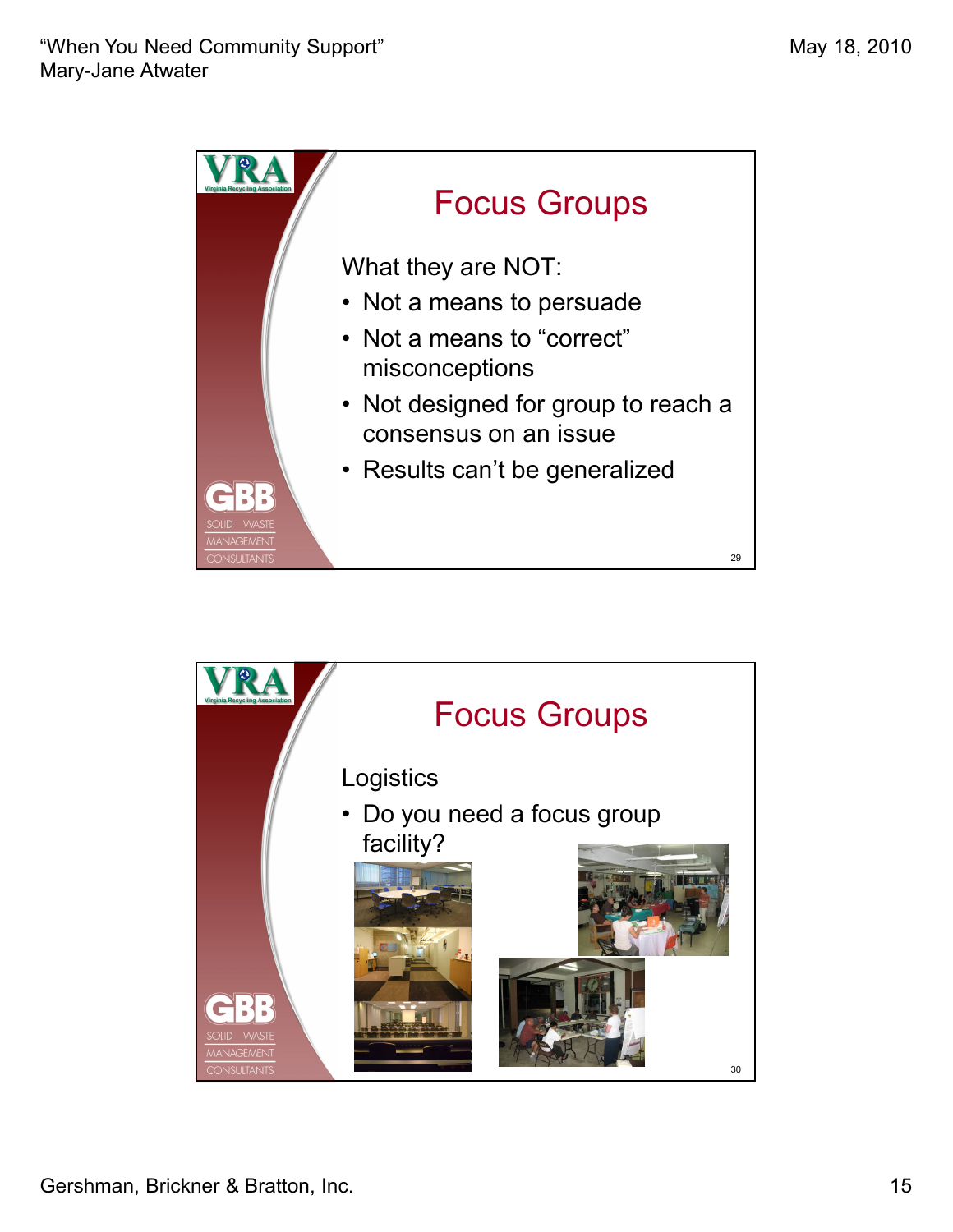